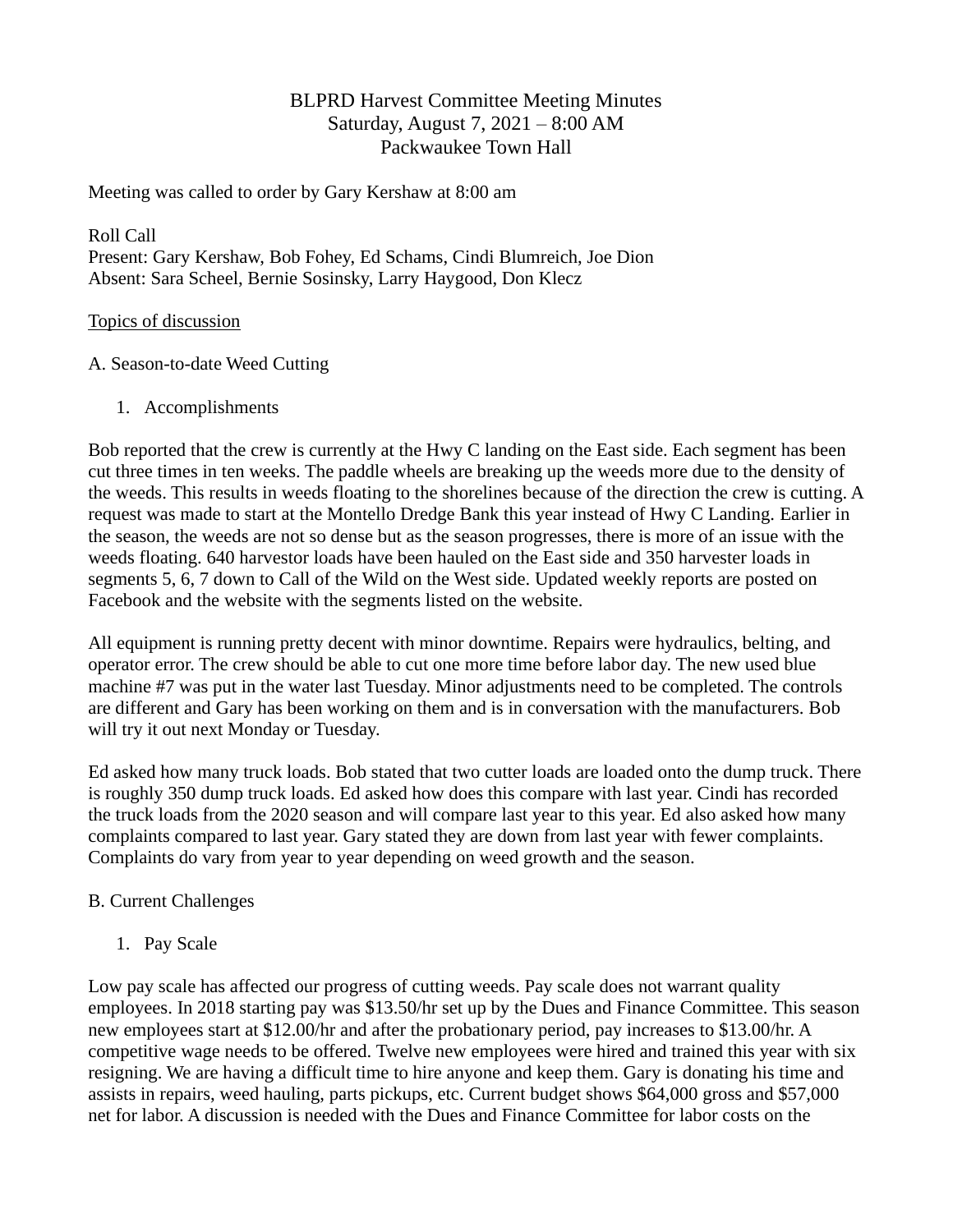budget in 2022. Other expenses may need to be reduced to increase the payroll to balance. Cindi made a motion to increase 2022 wages and present to the board at the next board meeting. Seconded by Gary. All in favor.

# 2. Equipment

At the last harvest meeting, a motion was made and approved to buy a new conveyor. This will be presented to the board at the next board meeting. Joe stated that the grant is currently at 50% and he is working on requesting the grant.

## 3. Site Improvements

a. Wifi Update

Wifi will be set up at the lake site in approximately two weeks. Price is \$49.95 per month during the harvest season and \$10.00 per month on offseason.

b. Proposed Building Upgrades

The equipment sets out in the snowbank during the winter weather. This spring one machine had a leak in the top causing considerable barge repair. Tires on the trailers are dry rotted from sitting outside in the weather. If the machines were under a roof, it would be a savings benefit to the district for depreciation, repairs, etc. Four machines could be stored under a roof. The quote from Metal Concepts is \$16,000 for two 16 x 56 lean-tos. The price of lumber is going down and estimate could be requoted when the lumber price decreases.

The office trailer should be replaced as it leaks and is infested with rodents. A replacement was approved back in 2014 for \$5,000 to \$6,000 and was not completed. A recent quote from Metal Concepts for a 12 x 24 ft prebuilt building delivered to our site was for \$5,300. Motion was made to move forward by Brad Brandsma and seconded by Bob Fohey to present to the board. Bob stated there may be grant money available for the buildings.

## C. Applying for DNR Cutting Permit 2022

Possible minor changes on the lake cutting permit may be needed. The current permit will expire December 31, 2021, and can be seen on the Buffalo Lake website. The current one was done by a board member. Joe recommended scheduling a meeting just for the subject on the cutting permit. The cutting permit will need to be done by January 2022 to submit to DNR for approval.

Adding flags at the shorelines for laterals would make it obvious for cutting crew and district members. Bob stated it would eliminate any question where to cut.

# D. Haul Trucks

# 1. Tire Replacement

The district's two haul trucks need to have the tires replaced. Out of 12 tires, 10 need to be replaced for safety factors. A quote for recap tires is \$3,420. A price for used tires will be obtained. Brad Brandsma made a motion to present quotes for replacement tires at the next board meeting, seconded by Bob